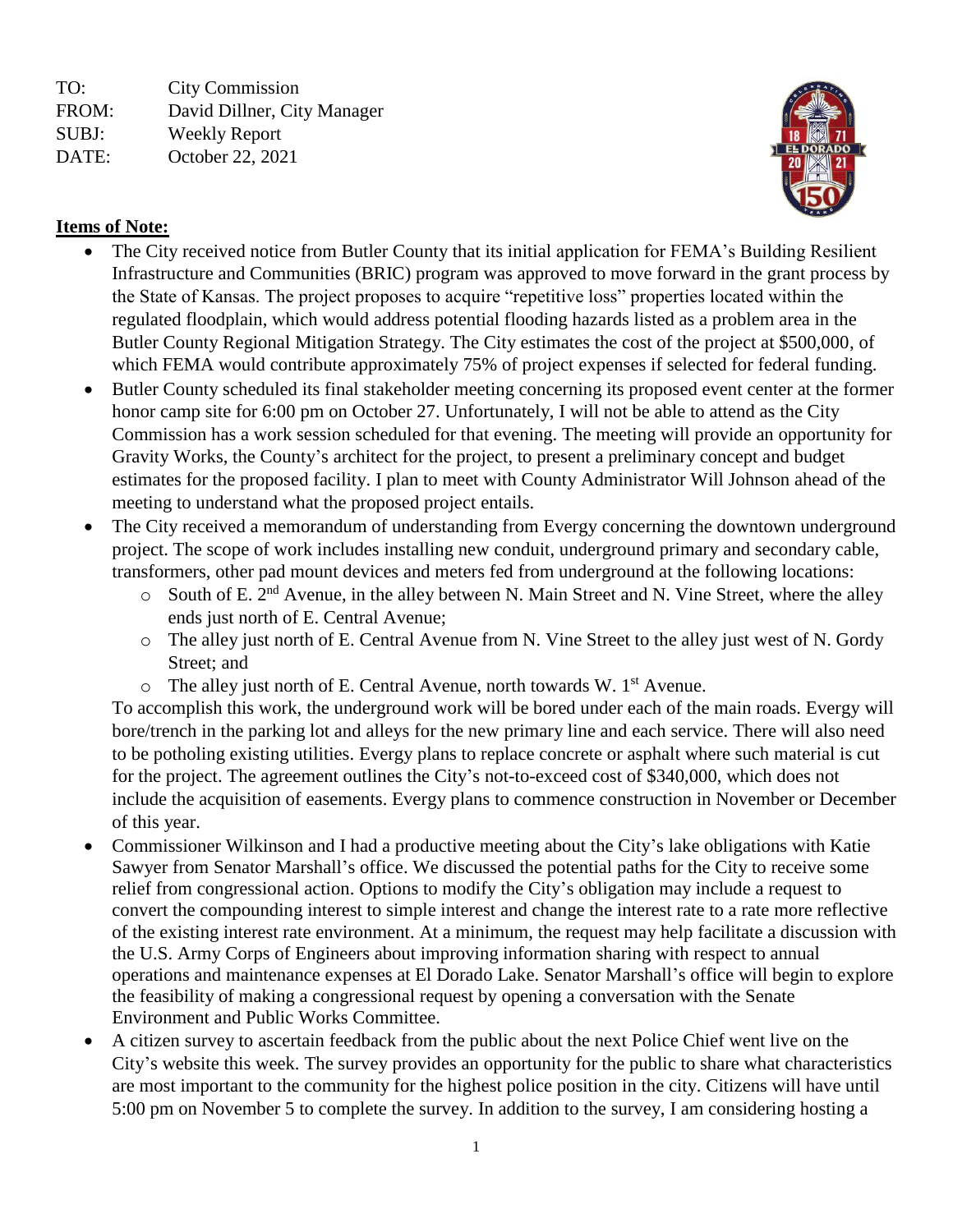public forum as another opportunity for the public to provide input into the law enforcement priorities of the community. I invited the El Dorado Police Department to provide input via a survey as well, and I will be personally meeting with police lieutenants to discuss the future of the department. I plan to provide various community stakeholders (i.e., school districts, law enforcement community, etc.) with an opportunity to participate in a survey or meet with me to discuss their thoughts on law enforcement in El Dorado and the Police Chief position.

- The El Dorado Chamber of Commerce developed a childcare survey to assist in determining the need for childcare in El Dorado. The survey focuses more on the business perspective of the issue and will aid in developing community strategies to address childcare challenges. Head Start, Butler Community College, USD 490, and the City recently started a conversation on the topic of childcare. Businesses struggle to find workers and potential employees struggle to find childcare.
- PEC provided the City with a professional services agreement for the El Dorado Lake Recreation Master Plan. I forwarded a copy to the Kansas Department of Wildlife, Parks, and Tourism (KDWPT) since they will be integrally involved in the development of the plan. Department representatives verbally committed to participating in the funding of the plan as well. We will proceed with the agreement once KDWPT approves the scope.
- Staff met with Kevin Burk, owner of the El Dorado Arms Apartments, to discuss PEC's recently completed assessment of the building's basement deterioration. The building's basement extends under the sidewalk and alley. Water seeps into the basement because of this void. Over time, the seepage has caused substantial deterioration and damage to the basement walls. The options to address the issue range in cost from \$60,000 to \$100,000. Historically, the City would address similar situations by creating an improvement district and assessing the cost of the improvements to the affected property owners over a number of years. Kevin will obtain quotes for relocating his private infrastructure located within the void before we meet again to discuss next steps.
- The Board of Zoning Appeals will meet to review a variance request for a 200-foot communications tower proposed for construction on a tract of land located north of Towanda Avenue and east of the Grizzly Villas. The City's regulations allow a tower with a maximum height of eighty feet unless the BZA grants a variance for heights in excess of this limit.

## **Things to Think About:**

 On Monday, the EPA released its strategy for addressing a type of cancer-linked chemicals called PFAS, including its plans to finish a rule to regulate certain types of PFAS in drinking water in 2023. PFAS is an acronym that means "perfluoroalkyl and polyfluoroalkyl substances," and are a group of manufactured chemicals linked to health problems such as kidney and testicular cancer. According to the Centers for Disease Control and Prevention, exposure rates can be difficult to assess, but one 2015 study found PFAS to be in the blood of 97% of Americans. The agency's drinking water limit pertains to certain types of PFAS called PFOA and PFOS, saying it hopes to propose an enforceable drinking water limit for them in fall 2022 and finalize it in fall 2023.

## **Personnel Update:**

- *Vacant and currently advertised positions:* Police Officer, Public Works Maintenance Worker (3), Distribution/Collection Maintenance Worker, Sanitation Lead, Firefighter
- *Pending advertisement:* Water Treatment Superintendent, Police Chief, Recreation Technician
- The City accepted internal applications for the Park Technician position before opening it to the public. Following this process, the City moved Fabricio Lacerda, a part-time employee in the Parks and Recreation Department, to full-time status.